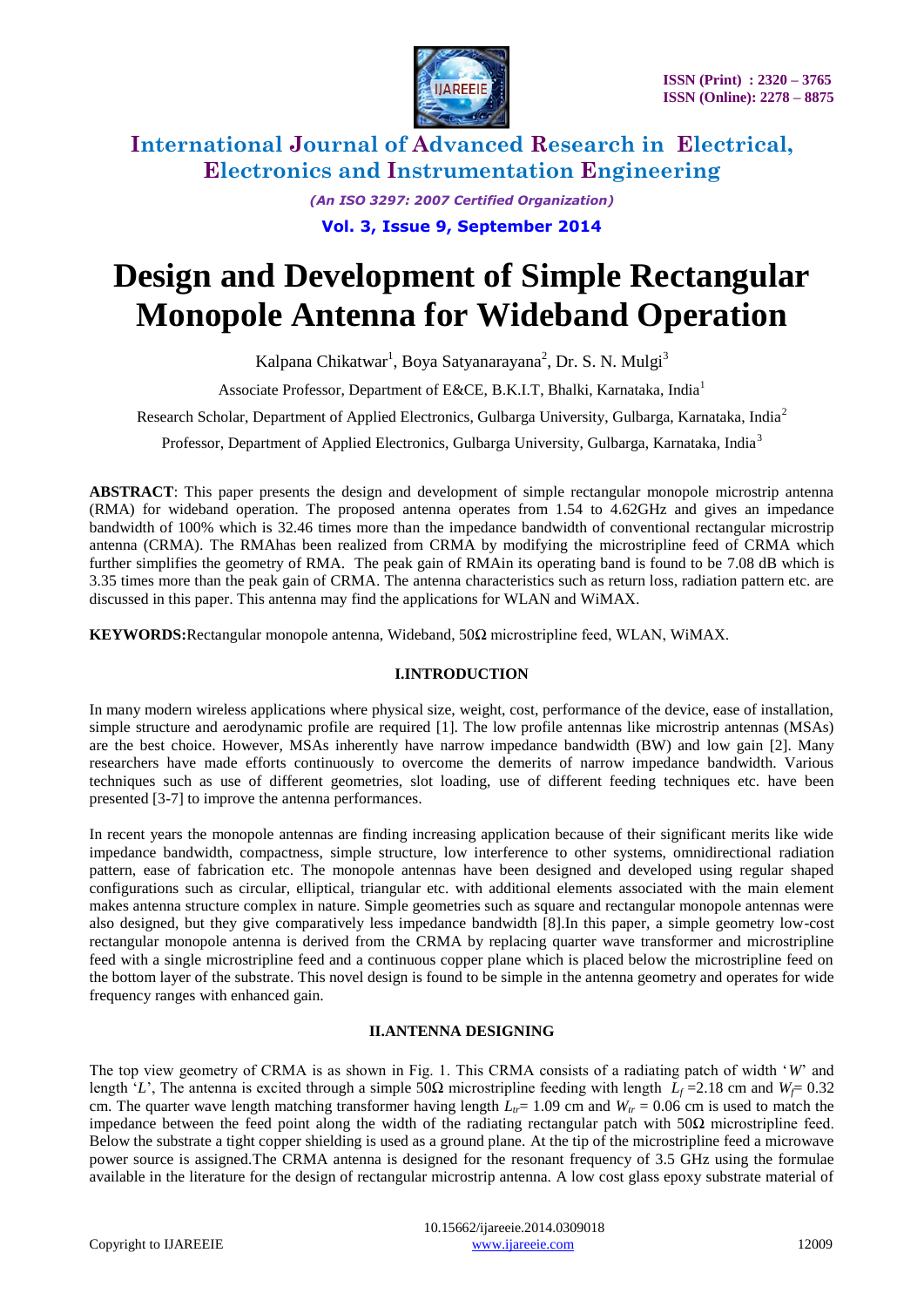

*(An ISO 3297: 2007 Certified Organization)*

## **Vol. 3, Issue 9, September 2014**

area  $X \times Y$  with thickness h= 0.16 cm and a relative permittivity of 4.2 is used. The simulation performances are done by using commercial Ansoft HFSS software package.



**Fig-1:** Top view geometry of CRMA



**Fig-2:** Top view geometry of RMA

Figure 2 shows the top view geometry of proposed RMA which is realized from CRMA by using a single  $50\Omega$ microstripline feed of length ( $L_g+g$ ) = 2.77cm. This length of feed line is 28.8% shorter than the length ( $L_f+ L_t$ ) of microstripline used for CRMA as shown in Fig. 1 which makes RMA compact in its size and simplifies the design structure. The microstripline of RMA is connected at the centre along the width of the rectangular patch. A continuous copper ground plane of height $L<sub>g</sub> = 2.5$ cm is placed below the microstripline feed on the bottom layer of the substrate. The distance between the radiating patch and the partial ground plane is  $g = 0.27$  cm. The proposed RMA is dependent on the two important parameters such as height of partial ground plane L<sub>g</sub>and feed distance 'g'. By controlling these parameters performance of RMA may be improved. The design parameters of the proposed antennas are given in Table-1.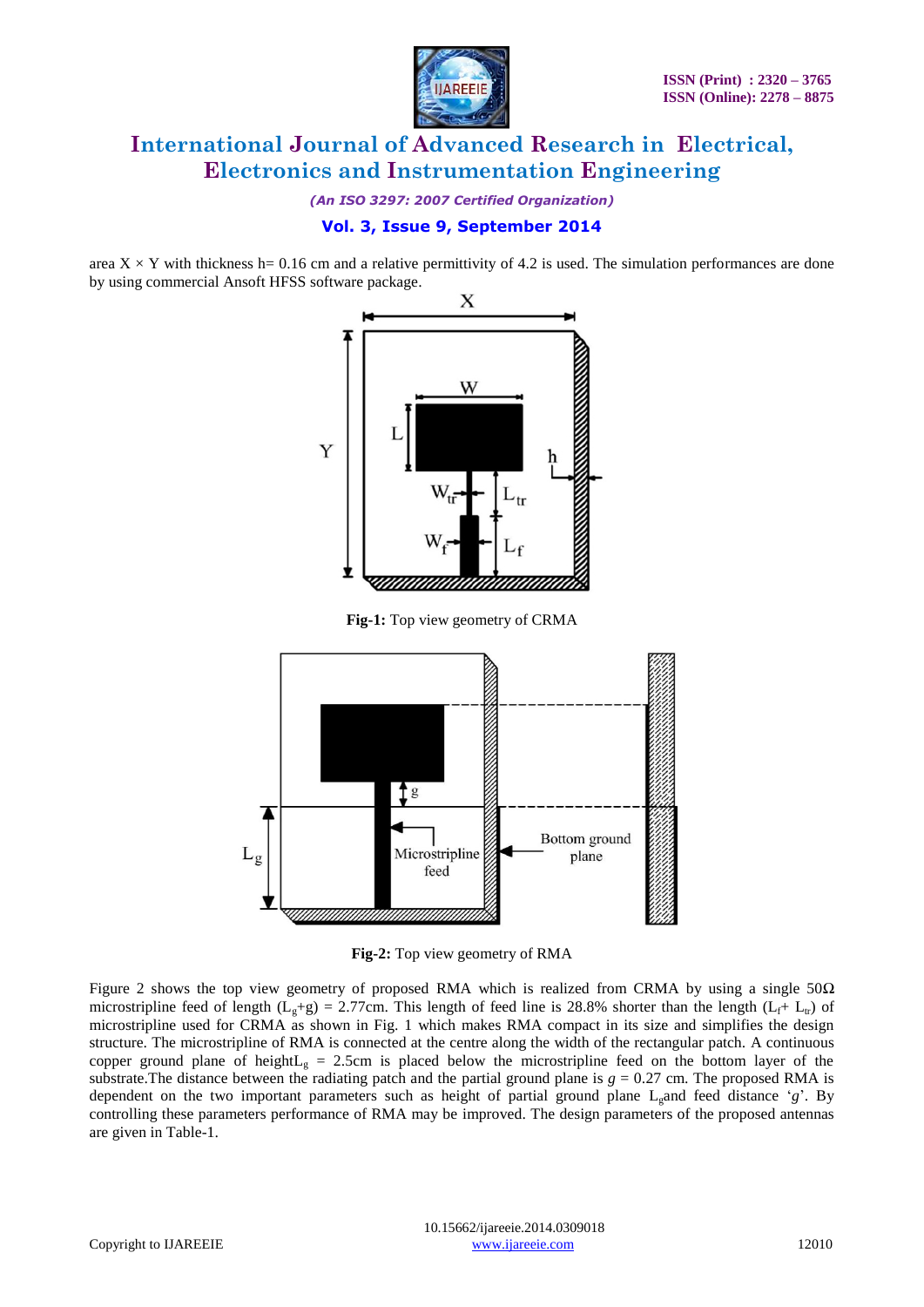

*(An ISO 3297: 2007 Certified Organization)*

### **Vol. 3, Issue 9, September 2014**

**Table -1:** Design parameters of the proposed antennas

| Antenna Parameters | и    |    | м.   | L   | W    | - 10 |  |
|--------------------|------|----|------|-----|------|------|--|
| Jimensions in cm   | 2.00 | 04 | 0.06 | .09 | ∪.J∠ | ر…   |  |

#### **III.RESULT AND DISCUSSIONS**

The variation of return loss versus frequency of CRMA is as shown in Fig. 3. From this figure, it is clear that, the impedance bandwidth over return loss less than -10 dB simulated using commercial electromagnetic simulation software Ansoft HFSS, the CRMA resonates at 3.25 GHz of frequency which is close to the design frequency of 3.5 GHzwhich justifies the design of CRMA. From Fig. 3, the impedance bandwidth is calculated using the equation,

$$
BW = \frac{f_H - f_L}{f_C} \times 100\%
$$
 (1)

where,  $f_L$  and  $f_H$  are the lower and upper cut of frequencies of the band, respectively, when its return loss reaches -10 dB and  $f_c$  is the centre frequency between $f_H$  and  $f_L$ . The impedance bandwidth of CRMA is found to be  $BW_1 = 3.08\%$ .



Fig. 3 Variation of return loss versus frequency of CRMA

When CRMA is modified as RMA, the antenna operates from 1.54 GHz to 4.62 GHz. This means that, the antenna operates for a wide band of frequencies  $BW_2$  which is quite large compared to the operating band of  $BW_1$ . The magnitude of impedance bandwidths  $BW<sub>2</sub>$  is found to be 100%. Hence 3.08% of impedance bandwidth of CRMA has been enhanced to 100 % by constructing RMA. Further from Fig. 4 it is clear that, the lower cut off frequency of RMA is 1.54 GHz. By comparing the lower cut off frequency of CRMA shown in Fig. 3 which is at 3.20 GHz,the RMA also shows the property of virtual size reduction which is 51.87%. The peak gain of CRMA and RMA are measured in their operating bands  $BW_1$  and  $BW_2$ , are found to be 2.10 dB and 7.08 dBrespectively. Hence by constructing RMA gain can be enhanced by 3.35 times more than the peak gain of CRMA.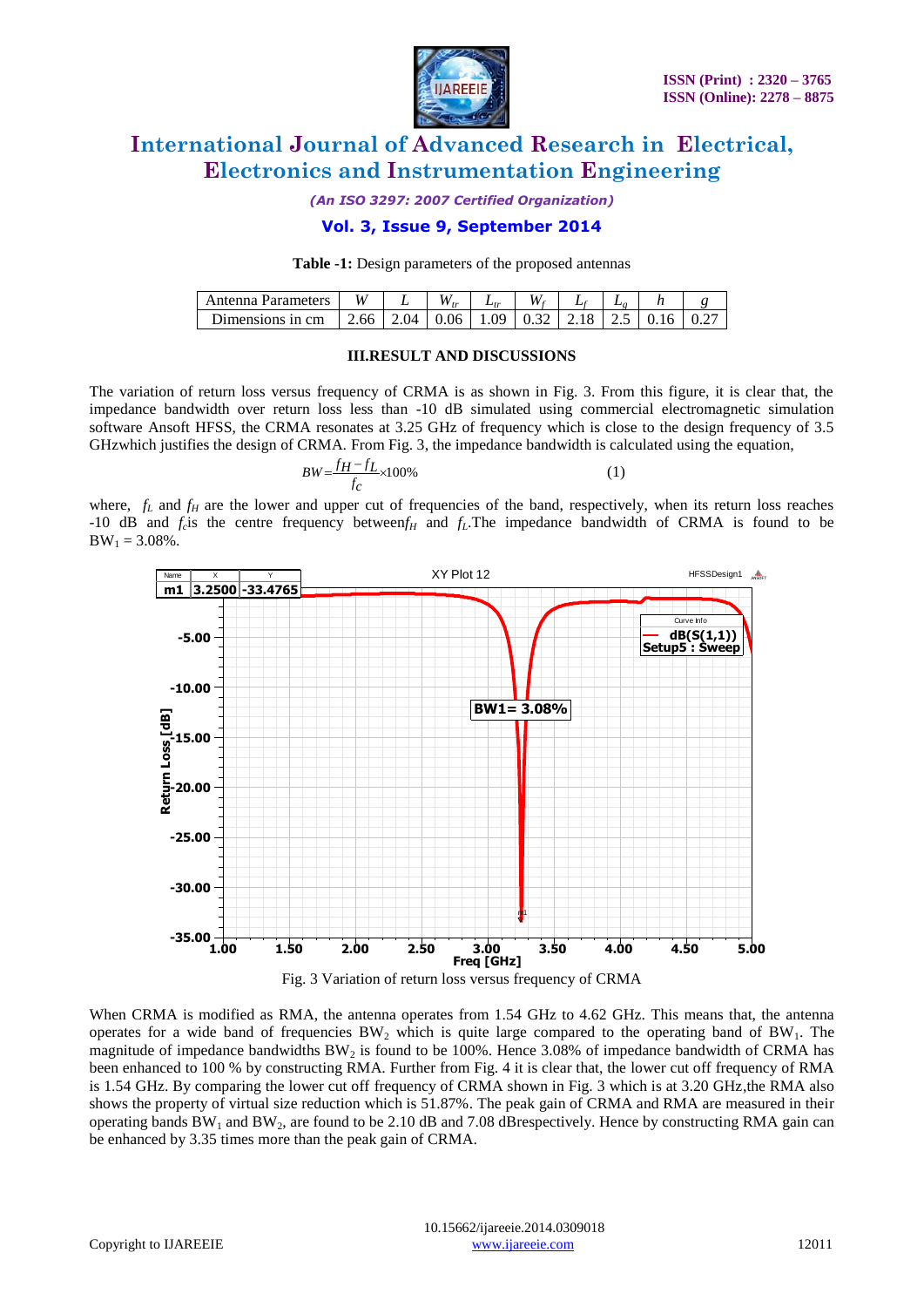

*(An ISO 3297: 2007 Certified Organization)*

**Vol. 3, Issue 9, September 2014**



Fig. 4 Variation of return loss versus frequency of RMA

The typical co-polar and cross-polar radiation pattern of RMA is measured in its operating band i.e. at 1.88 GHz  $(m_1)$ and 4 GHz  $(m_2)$  which are shown in Fig. 5(a)-5(b) respectively. From Fig. 5 it is clear that, the patternsarenearly omnidirectional in nature.

Figure 6(a) and 6(b) shows the top and ground plane surface current distributions of RMA which are observed at the typical frequencies of 1.88 GHz and 4 GHz respectively. Fromthese figures it is seen that, the current distribution towards the edge point of the microstriplinefeed on top surface and uniform current distribution is observed at the ground plane surface of the antenna causing wideband operation.



Fig. 5 Radiation pattern of RMA measured at 1.88 GHz and 4 GHz

10.15662/ijareeie.2014.0309018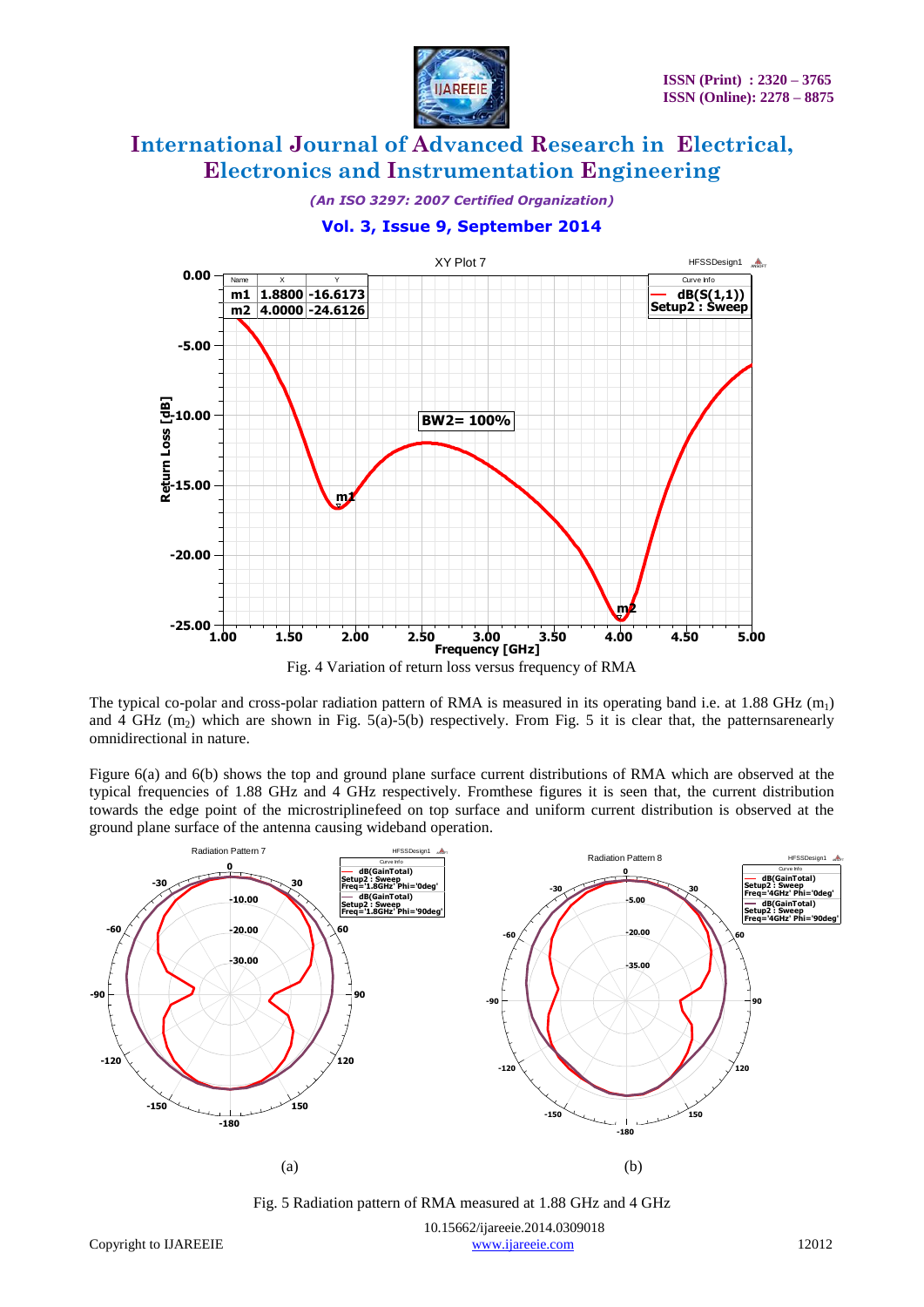

*(An ISO 3297: 2007 Certified Organization)*

## **Vol. 3, Issue 9, September 2014**



(b)

Fig. 6 Current distribution of RMA measured on top and ground plane surfaces at1.88 GHz and 4 GHz

#### **IV.CONCLUSION**

A simple low cost RMA has been designed for wideband operation. The proposed RMA has been constructed from CRMA by replacing quarter wave transformer and microstripline feed with a single reduced microstripline feed which further simplifies the geometry of the antenna. A continuous copper ground plane of height *L<sup>g</sup>* is placed below the microstripline feed on the bottom layer of the substrate. The RMA is simple and compact in its design compare to the size of CRMA. The impedance bandwidth of CRMA is enhanced from 3.08% to 100% and gain from 2.10 dB to 7.08dB by the construction of RMA. The RMA also shows the property of virtual size reduction of 51.87%. The two parameters such as *L<sup>g</sup>* and "*g*" may be varied for further investigations to improve the performance of antenna. The proposed antenna may find application for WLAN and WiMAX.